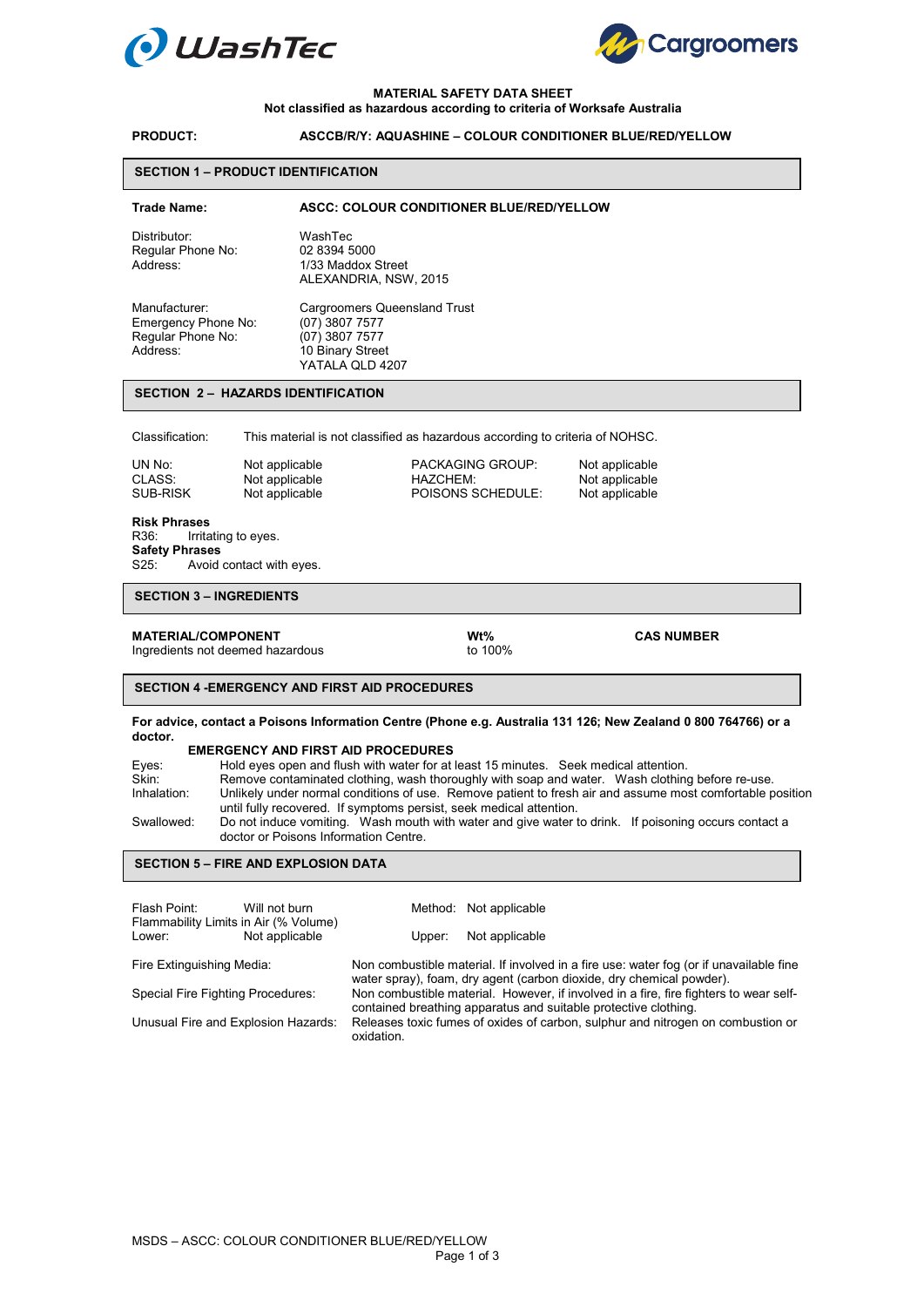



#### **SECTION 6 – ACCIDENTAL RELEASE MEASURES**

| Spill or Leak:  | Slippery when spilt. Contain spill with sand or earth. Wash remainder to sewer with copious<br>amounts of water. Do not allow to enter storm water drains, or water courses. Gather up<br>absorbent for disposal according to regulations. |
|-----------------|--------------------------------------------------------------------------------------------------------------------------------------------------------------------------------------------------------------------------------------------|
| Waste Disposal: | Refer to State Land Waste Management Authority. Can be dissolved in water and greatly diluted<br>and flushed to drain with copious amounts of water. Alternatively, normally suitable for disposal at                                      |

# **SECTION 7 HANDLING AND STORAGE**

Handling & Storage: Slippery when spilt. Keep containers closed when not in use. Check regularly for spills.

Other:

#### **SECTION 8 – EXPOSURE CONTROLS/PERSONAL PROTECTION**

approved land waste site.

Exposure Limits: No value assigned for this specific material by the National Occupational Health and Safety Commission. Engineering measures: No special requirements.

Personal Protection: Eye protection if risk of eye contamination exists.

# **SECTION 9 – PHYSICAL AND CHEMICAL PROPERTIES**

Boiling Point (C): <br>
Melting Point (C): 
approx. 100<br>
Melting Point (C): 
0 0<br>
Mercus Press@20C mm Hg: Not determined<br>
Mercus Point (C): Not determined<br>
VAP Density: Not determined Specific Gravity: **All approx.** 1.00 **VAP Density:** Not determined Sol In Water (g/l): Soluble Soluble pH at Use Dilution: 7.5 – 8.5<br>Appearance: 1.5 – 8.5 Liquid Claudian Liquid pH: 7.5 – 8.5 Appearance: Evaporation Rate (nButyl Acetate=1) Not determined

#### **SECTION 10 – STABILITY AND REACTIVITY DATA**

Stability: Stable under normal conditions of use. Conditions to avoid: Conditions to avoid:<br>
Incompatibilities: Conditions of Oxidising agents Incompatibilities: Oxidising agents. Cationic surfactants.<br>Hazardous decomposition products: Toxic fumes of nitrogen oxides, carbon Toxic fumes of nitrogen oxides, carbon dioxide on combustion or oxidation. Hazardous polymerisation: Will not occur.

### **SECTION 11 - TOXICOLOGICAL INFORMATION**

No adverse health effects expected if the product is handled in accordance with this Safety Data Sheet and the product label. Symptoms or effects that may arise if the product is mishandled and overexposure occurs are: **HEALTH EFFECTS** 

| Swallowed:  | Irritant, may cause nausea and vomiting.                     |
|-------------|--------------------------------------------------------------|
| Eyes:       | Irritant, may cause conjunctivitis in sensitive individuals. |
| Skin:       | Prolonged or repeated exposure can lead to dermatitis        |
| Inhalation: | Irritant                                                     |
| Acute:      | May cause vomiting, diahorrea.                               |
|             |                                                              |

Toxicological Data: None determined for this particular product.

# **SECTION 12 - ECOLOGICAL INFORMATION**

Avoid contaminating waterways

# **SECTION 13 - DISPOSAL CONSIDERATIONS**

Dispose of material according to Local Authority Regulations or through a licensed waste contractor.